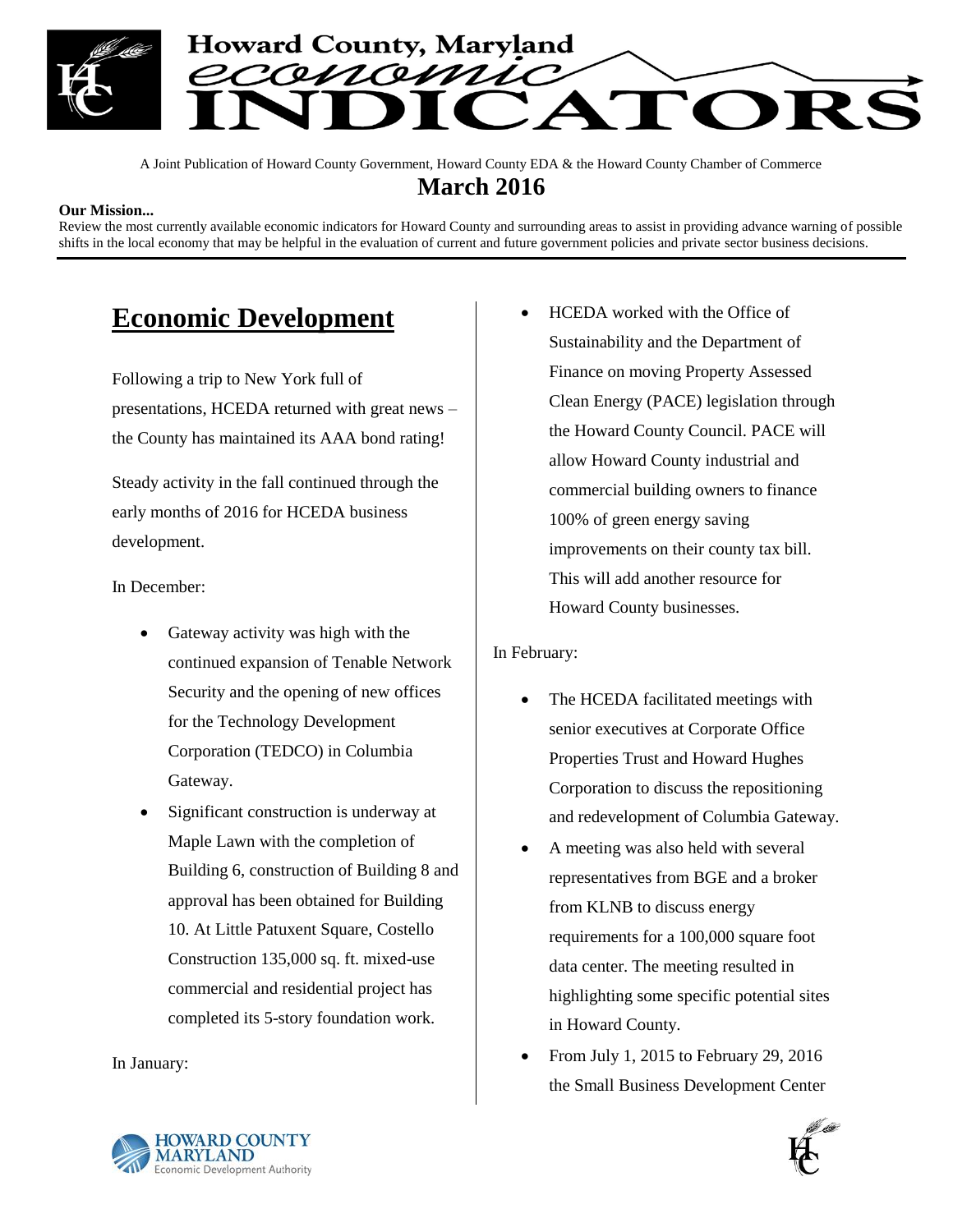(SBDC) has supported 6 business starts, 78 new client jobs, clients obtained \$4.1 million in financing, and clients reported \$2.7 million in sales.

There are currently 35 businesses in the HCEDA pipeline, in total having the potential to create or retain 1,857 jobs in addition to the absorption of 504,050 square feet. Business development experts reported an increase in out-of-state prospects.

The Howard Tech Council (HTC) welcomed 31 new members between December and February: 7 in December, 13 in January, and 11 in February. As of December, there are a total of 278 member companies and that number continues to grow.

Last quarter, the HCEDA welcomed Paul German as the new Controller and Patrick Wynn as Vice President of Cyber Development.

# **Industry Insights**

### **Residential Development**

According to our residential real estate experts, the rental market is strong.

The Baltimore-area median home sales price increased 3.2% from last year, March boasting a median price of \$237,350. According to a recent Baltimore Sun article, Howard County remains the most expensive jurisdiction in the region, with a median sales price of \$373,000, up 2.2% from last year. In addition to leading the state in sales



price, Howard County also has seen an uptick in housing sales.

Our residential real estate experts are reporting that despite the decrease in local home sales prices since last year, the rental market remains strong. Appraisals are more reasonable and coming in on target. Growth in housing sales for the county has become more apparent year-to-date.

The housing market is seeing an interesting shift in communication, as representatives are receiving a greater response through text messaging than phone calls or meeting in person. Experts add that all data may not be captured due to the increase in other forms of contacting, but a sample is still representative of the data pool.

### **Commercial Development**

Commercial permits issued within the County are as high as \$2.6 million, a price associated with the 8135 Maple Lawn Blvd property. Permits in Elkridge are ranging from \$325,000 to \$2 million, for construction at 8110 Maple Lawn Blvd.

Maple Lawn development continues to expand with Building 8, a 200,000 square foot project that is currently 80% leased.

The need for space is frequented by a growing interest in biotechnology lab space in Howard County. There is growing interest from companies in neighboring Montgomery County due to insufficient lab space availability in the area.

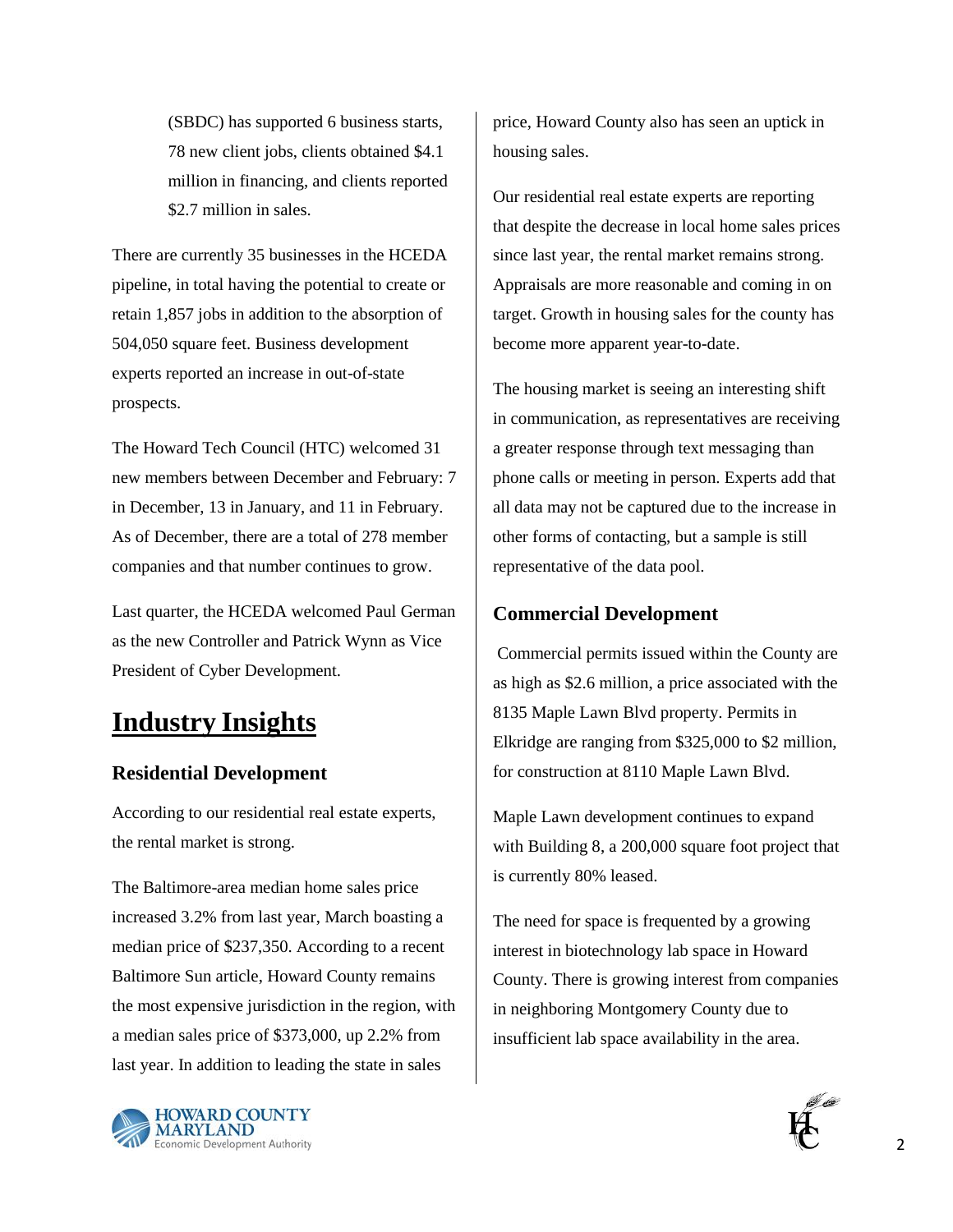### **Retail**

Our retail experts reported tension between retail companies and other types of businesses, as designated retail sections disallow room for growth of alternative industries. Older businesses are being pushed out of Village Centers and independent businesses can't afford the increase in rent, resulting in domination by chain/franchise businesses.

### **Contracting and Cyber**

Over the next 10 years Fort Meade's cyber presence is expected to expand by \$4.5 billion due to large construction projects which include: 9 buildings, a parking garage, and an additional 16,000 seats.

Government contracting experts noted that agencies are losing their workforce to the private side of cyber. There has been push back from the contractor workforce as result of the government lowering salaries. In response, agencies are readjusting rates to maintain a stable workforce.

An increase in transportation around Fort Meade is beginning to spark conversation around transit improvements and road construction along Route 32 and Fort Meade.



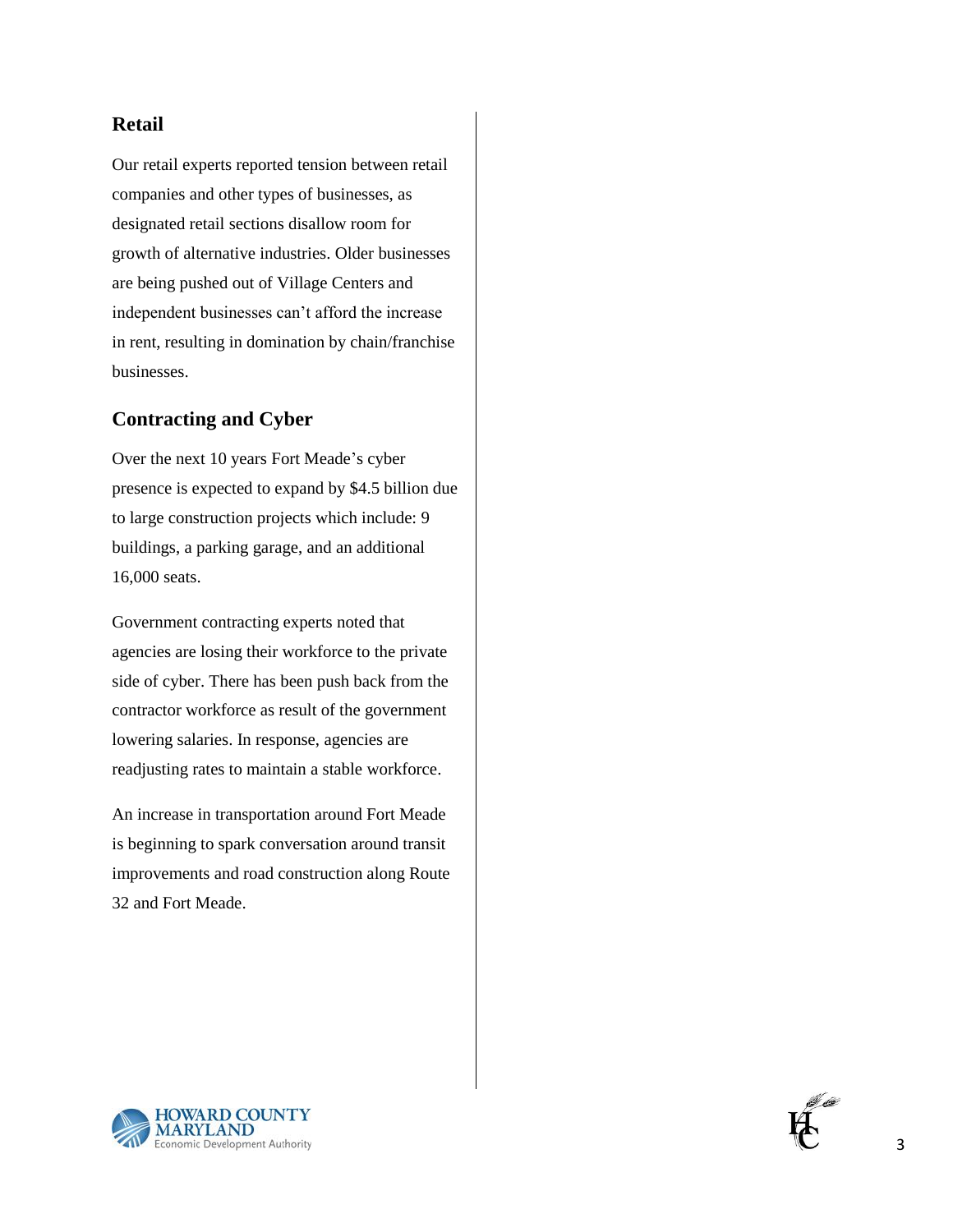## **APPENDIX**











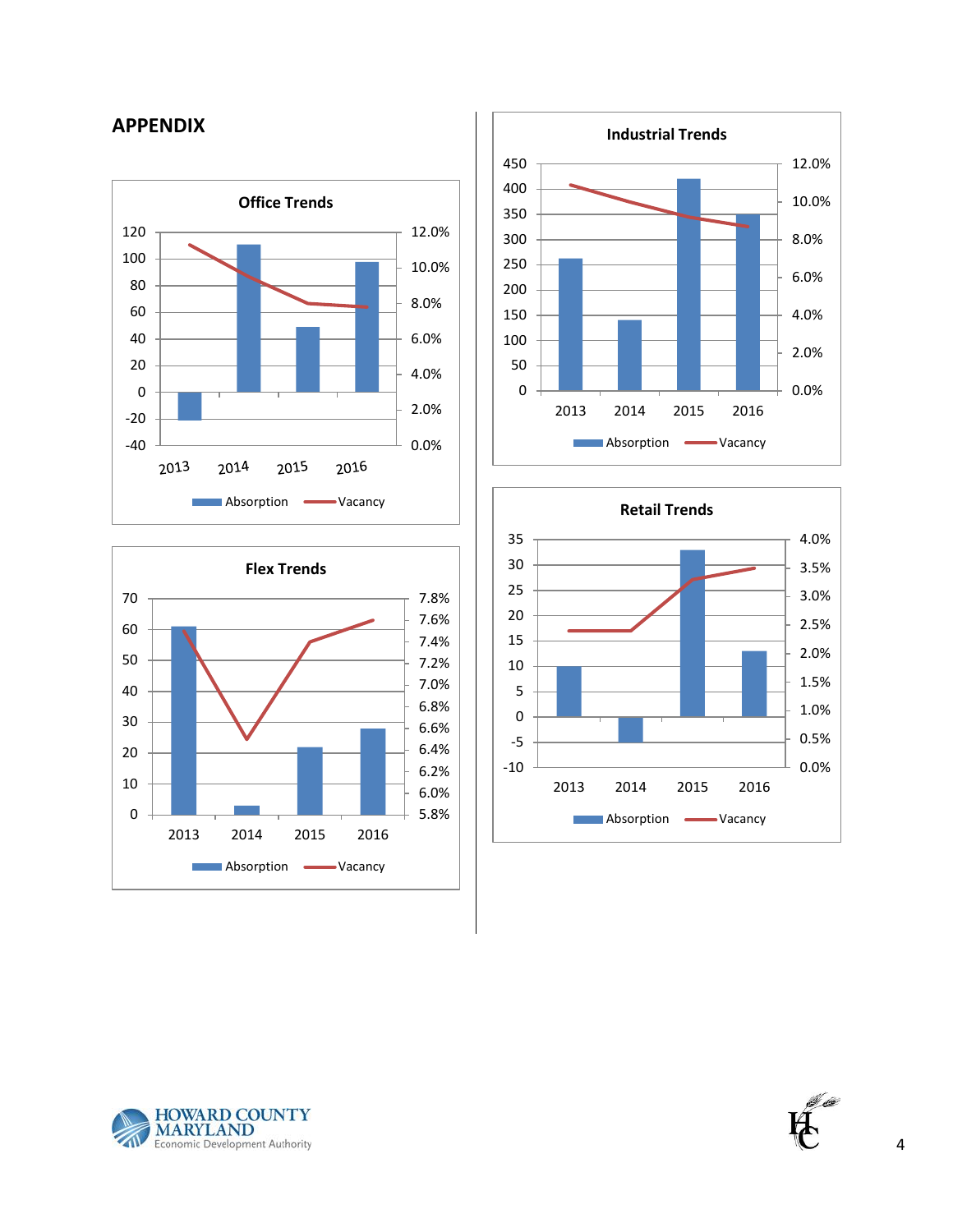



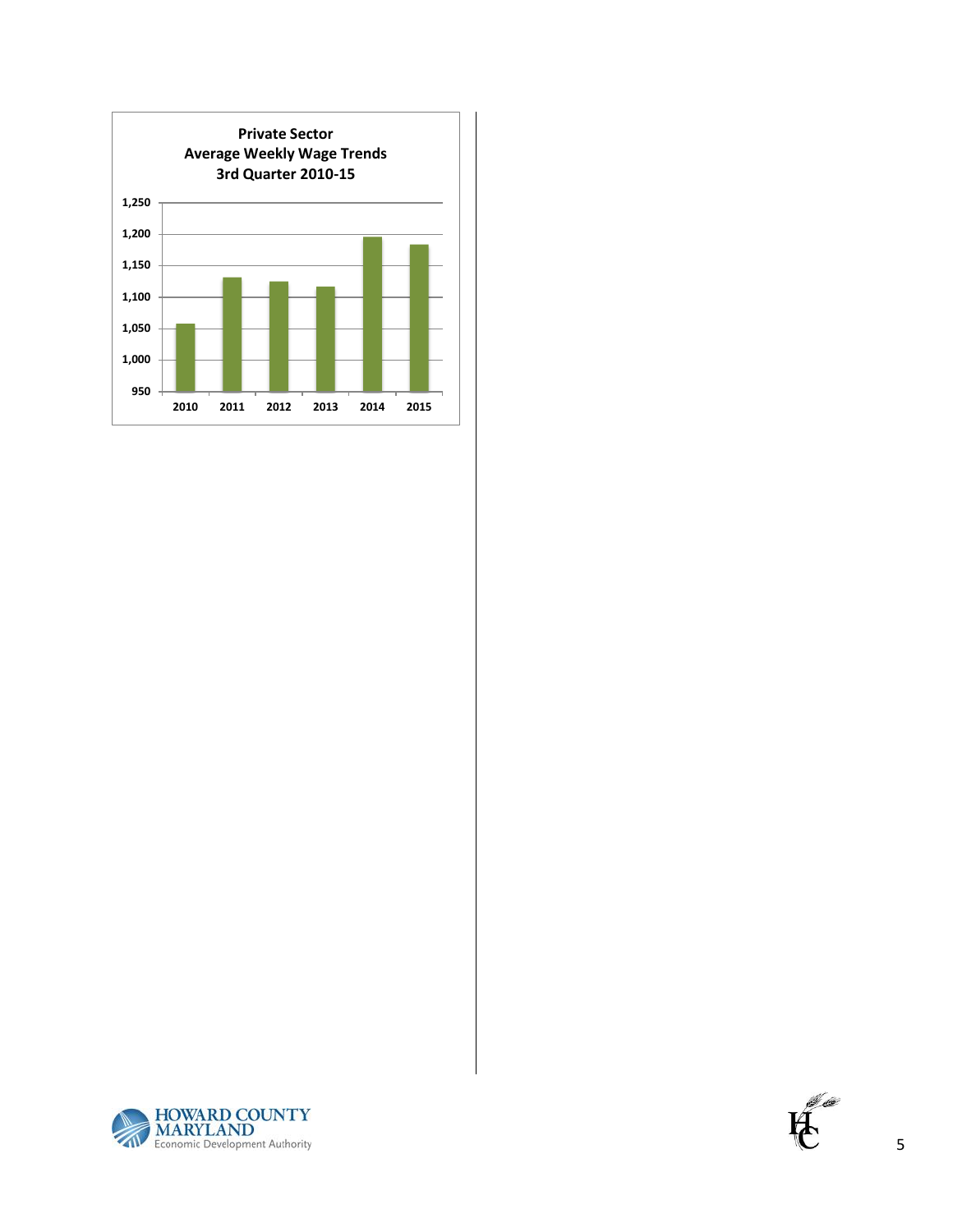# **Maryland Population Growth**

## **2010-2015 by County**

|                                  | Population    | Population    | % Change |                |
|----------------------------------|---------------|---------------|----------|----------------|
| Geography                        | Estimate 2010 | Estimate 2015 | 2010-15  | Ranking        |
| Howard County, Maryland          | 288,634       | 313,414       | 8.6%     | 1              |
| Montgomery County, Maryland      | 976,179       | 1,040,116     | 6.5%     | $\overline{2}$ |
| Charles County, Maryland         | 147,137       | 156,118       | 6.1%     | 3              |
| St. Mary's County, Maryland      | 105,758       | 111,413       | 5.3%     | 4              |
| Prince George's County, Maryland | 865,912       | 909,535       | 5.0%     | 5              |
| Frederick County, Maryland       | 234,196       | 245,322       | 4.8%     | 6              |
| Anne Arundel County, Maryland    | 539,308       | 564,195       | 4.6%     | $\overline{7}$ |
| <b>Maryland Total</b>            | 5,788,409     | 6,006,401     | 3.8%     |                |
| Wicomico County, Maryland        | 98,938        | 102,370       | 3.5%     | 8              |
| Baltimore County, Maryland       | 806,171       | 831,128       | 3.1%     | 9              |
| Queen Anne's County, Maryland    | 47,824        | 48,904        | 2.3%     | 10             |
| Harford County, Maryland         | 245,239       | 250,290       | 2.1%     | 11             |
| Calvert County, Maryland         | 88,947        | 90,595        | 1.9%     | 12             |
| Washington County, Maryland      | 147,738       | 149,585       | 1.3%     | 13             |
| Cecil County, Maryland           | 101,164       | 102,382       | 1.2%     | 14             |
| Carroll County, Maryland         | 167,205       | 167,627       | 0.3%     | 15             |
| Worcester County, Maryland       | 51,476        | 51,540        | 0.1%     | 16             |
| Baltimore city, Maryland         | 621,180       | 621,849       | 0.1%     | 17             |
| Dorchester County, Maryland      | 32,656        | 32,384        | $-0.8%$  | 18             |
| Talbot County, Maryland          | 37,886        | 37,512        | $-1.0%$  | 19             |
| Caroline County, Maryland        | 33,072        | 32,579        | $-1.5%$  | 20             |
| Kent County, Maryland            | 20,199        | 19,787        | $-2.0%$  | 21             |
| Garrett County, Maryland         | 30,087        | 29,460        | $-2.1%$  | 22             |
| Somerset County, Maryland        | 26,479        | 25,768        | $-2.7%$  | 23             |
| Allegany County, Maryland        | 75,024        | 72,528        | $-3.3%$  | 24             |

|                                   | Population    | Population    | # Change |                |
|-----------------------------------|---------------|---------------|----------|----------------|
| Geography                         | Estimate 2010 | Estimate 2015 | 2010-15  | Ranking        |
| <b>Maryland Total</b>             | 5,788,409     | 6,006,401     | 217,992  |                |
| Montgomery County, Maryland       | 976,179       | 1,040,116     | 63,937   | 1              |
| Prince George's County, Maryland  | 865,912       | 909,535       | 43,623   | $\overline{2}$ |
| <b>Baltimore County, Maryland</b> | 806,171       | 831,128       | 24,957   | 3              |
| Anne Arundel County, Maryland     | 539,308       | 564,195       | 24,887   | 4              |
| Howard County, Maryland           | 288,634       | 313,414       | 24,780   | 5              |
| Frederick County, Maryland        | 234,196       | 245,322       | 11,126   | 6              |
| Charles County, Maryland          | 147,137       | 156,118       | 8,981    | 7              |
| St. Mary's County, Maryland       | 105,758       | 111,413       | 5,655    | 8              |
| Harford County, Maryland          | 245,239       | 250,290       | 5,051    | 9              |
| Wicomico County, Maryland         | 98,938        | 102,370       | 3,432    | 10             |
| Washington County, Maryland       | 147,738       | 149,585       | 1,847    | 11             |
| Calvert County, Maryland          | 88.947        | 90,595        | 1,648    | 12             |
| Cecil County, Maryland            | 101,164       | 102,382       | 1,218    | 13             |
| Queen Anne's County, Maryland     | 47.824        | 48,904        | 1,080    | 14             |
| Baltimore city, Maryland          | 621,180       | 621,849       | 669      | 15             |
| Carroll County, Maryland          | 167,205       | 167,627       | 422      | 16             |
| Worcester County, Maryland        | 51,476        | 51,540        | 64       | 17             |
| Dorchester County, Maryland       | 32,656        | 32,384        | (272)    | 18             |
| Talbot County, Maryland           | 37,886        | 37,512        | (374)    | 19             |
| Kent County, Maryland             | 20,199        | 19,787        | (412)    | 20             |
| Caroline County, Maryland         | 33,072        | 32,579        | (493)    | 21             |
| Garrett County, Maryland          | 30,087        | 29,460        | (627)    | 22             |
| Somerset County, Maryland         | 26,479        | 25,768        | (711)    | 23             |
| Allegany County, Maryland         | 75024         | 72.528        | (2.496)  | 24             |